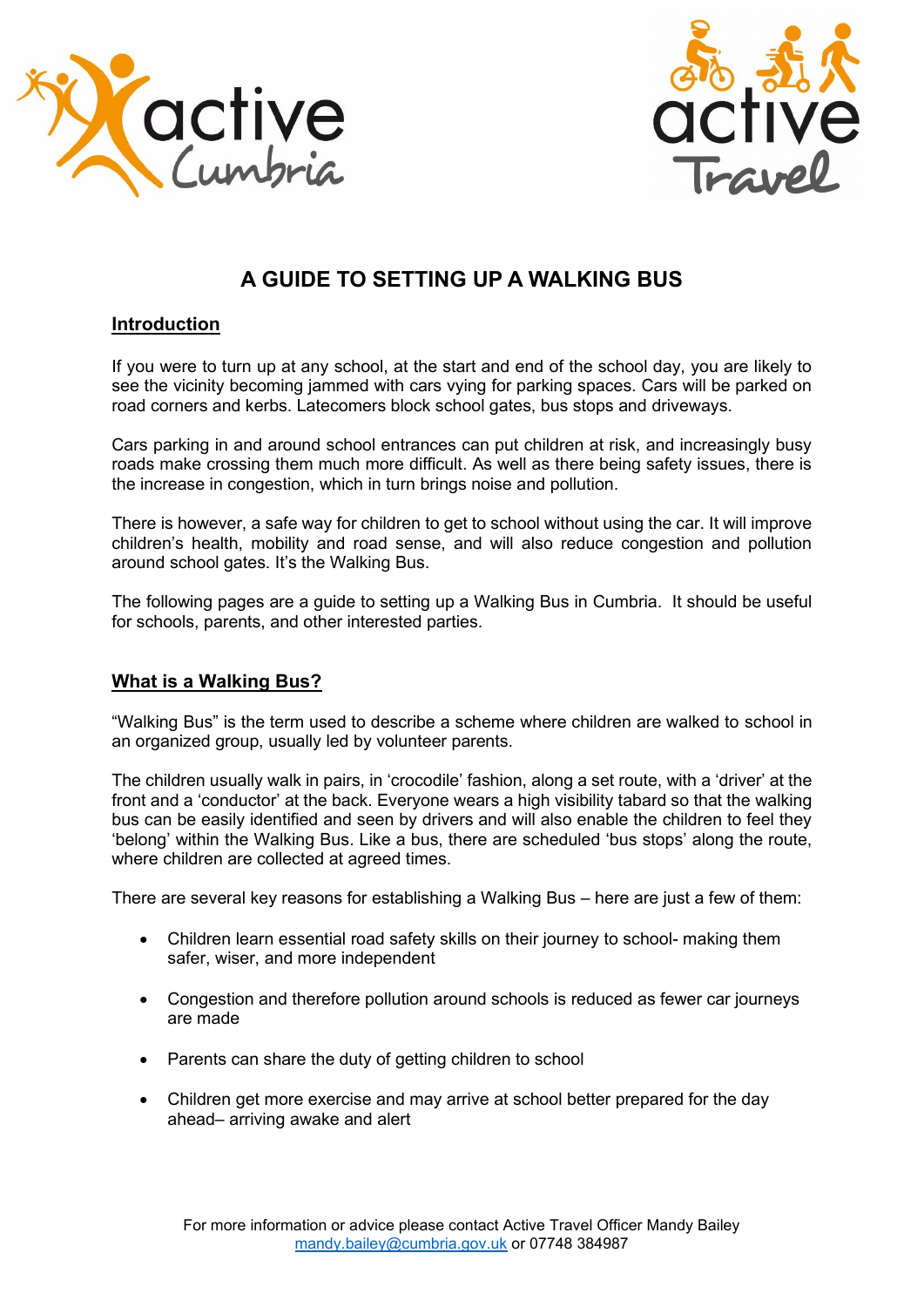



# **Starting up a Walking Bus**

The following points must be considered when setting up a Walking Bus:

## **1. Establishing demand**

It is very important from the outset that a firm estimate of the likely demand for the Walking Bus is established. It is quite likely that when the concept is introduced to parents, there will be considerable initial interest. In practice however, there will be many reasons for this interest to fluctuate, so it is well worth carrying out a survey to produce a realistic figure for the number of parents who would wish their children to use the Walking Bus regularly.

# **2. Establishing the availability of volunteers**

It is also crucial to establish the availability of parents willing to help. Without a reliable pool of parent volunteers, it will be impossible to run the Bus effectively, so it is vital to enlist as much help as possible. Each Walking Bus must be supervised by a minimum of two adult volunteers

Recommended ratio of adult supervisors to children is:

### **1:8 for juniors, 1:4 for infants**

One adult must lead the Bus and one follow at the rear. Additional volunteers will support them at intervals along the Bus

### **3. Gathering Information**

In order to establish the number of potential Bus passengers and volunteers, a letter could be sent to all parents via the school. This could include a tear-off slip for parents to complete, indicating their interest in the scheme. Alternatively, posters could be sited prominently, and a meeting arranged with interested parents to discuss the details more fully. School newsletters could also carry an article on the scheme.

### **4. Working out a route**

Care needs to be taken in selecting a suitable route for the Walking Bus. Safety is the priority and careful planning will be needed to ensure that as many road safety facilities can be used as are practical, and potential hazards reduced.

### **Routes can be assessed by your local Traffic Management Officer, however your first point of contact should be an Active Travel Officer**.

The route needs to be one that will be useful to parents of the children who will be using it and must be kept to a reasonable length, suitable for all ages of "passenger".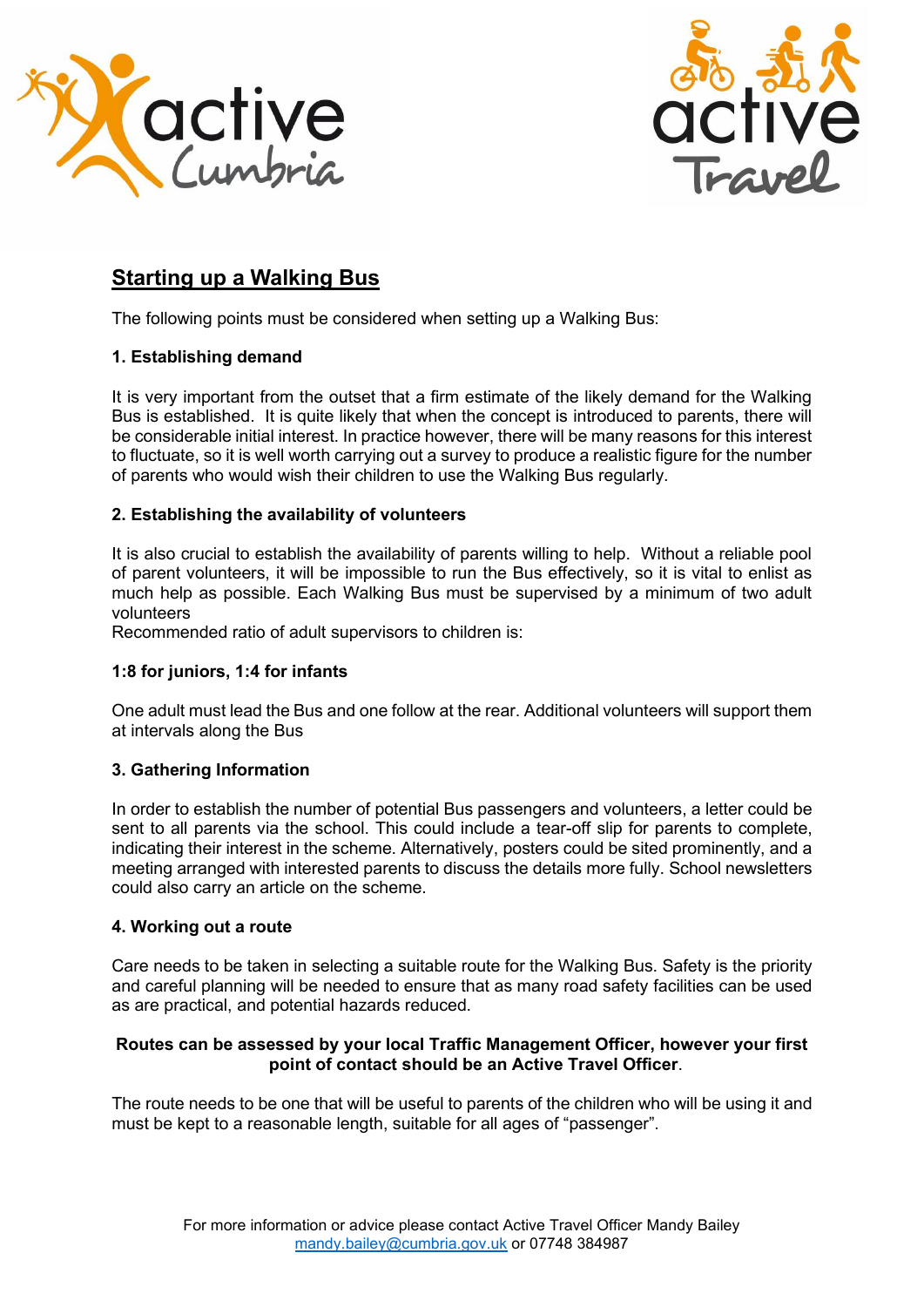



# **Starting up a Walking Bus**

## **5. Which type of Walking Bus is best?**

Some Walking Buses simply start at a given departure point with a full load of passengers and volunteers, and end at the school without collecting further passengers en-route.

Others work on "Request Stop" basis, whereby passengers are picked up at pre-arranged stops at specific times. However, this type of Bus can be more difficult to organize, not only because it would have to run to a strict timetable, but also because it must adhere to the agreed volunteer parent/child ratio.

### **6. How often should the bus run?**

It would be ideal if a Walking Bus could operate with journeys to and from school, but in reality this might prove to be too ambitious. It is likely that most passengers will not need to use the Bus every time as they may have after-school activities which mean they could not catch the Bus for the return journey. Walking Buses could start off by operating for just one morning a week, it may then be possible to expand. It should be remembered that any Walking Bus scheme will help to reduce car journeys and even a slight reduction in traffic levels can be beneficial.

### **7. Getting volunteers to run the Bus.**

This is the crucial element to the success of any Walking Bus. The support and commitment from parents is essential. Schools can appoint an overall co-ordinator, whose role is to be a key contact for each Walking Bus, liaise with the local Police Community Support Officer (PCSO), generate sponsorship for ongoing costs, and to champion the concept with parents.

For each Walking Bus it is necessary to establish a lead volunteer. He or she will be responsible for running the Bus, and duties will include keeping a register of the passengers and liaising with the other volunteers to ensure the Bus is fully staffed and runs on time. The lead volunteer will act as the first point of contact for the parents and children using the Bus, so he or she must be prepared to be 'phoned' at home if a child cannot catch the Bus on a given day. Given this level of responsibility, a back–up lead volunteer should be identified who can assist when needed. The lead volunteers will also be required to keep the local PCSO informed of any temporary changes to the approved Bus route, which could be caused by roadworks or local events.

Volunteers must wear high visibility jackets (fluorescent and reflective) and be DBS checked. Volunteers are responsible for understanding the Highway Code and ensuring that its rules and recommendations are complied with, including following the Green Cross Code for all road crossings.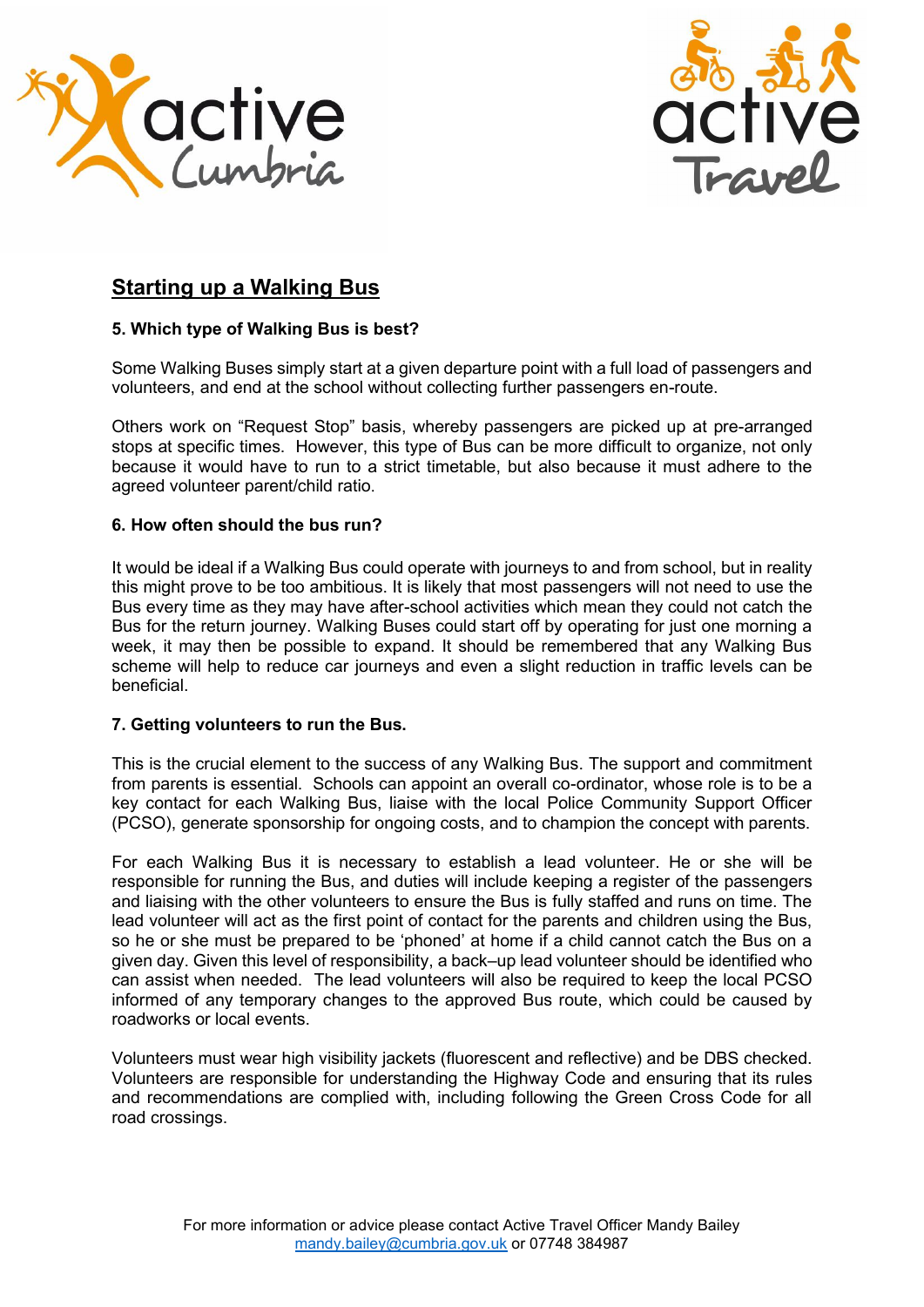



# **Starting up a Walking Bus**

### **8. The role for parents of Bus passengers**

Parents need to become familiar with the operation of the Bus to ensure that they get their children to the right stop in plenty of time each day, and that their children are well behaved. It is important that parents spend time discussing road safety issues with their children.

Parents/guardians will be required to sign a consent form before their children use the Walking Bus. It may incorporate the wording shown in the sample consent form enclosed.

On homeward journeys, it is essential that parents are punctual when collecting their children from a designated spot. If someone other than the usual person is to collect a child, the school must be informed as soon as possible so that the leader can be advised. If no one turns up, the lead co-ordinator will have to return the child to the school.

### **9. The role of the school**

The school should consider creating a system of incentives or rewards for children who use the Walking Bus. Basic incentive schemes might include giving stickers or certificates out. Rewards may include vouchers for swimming, or vouchers to use in the local shop. Another idea would be to hold a Golden Boot award, by painting an old boot with golden spray and presenting it to the children/class that have walked the most over a certain period.

### **10. Evaluating the Walking Bus**

The school, lead volunteers and parents should arrange to meet periodically to discuss how successfully the Bus has been operating. It may be that further Buses are required each week or that some are not as full as expected. The success of one route could stimulate demand for further routes and these should be explored. It is also possible that improvements to existing routes will be needed and some evaluation should therefore prove beneficial.

The Active Travel team can provide 2 adult hi-vis jackets, 2 adult umbrellas and 10-12 child hi-vis tabards to schools who establish walking buses. For more information, please contact Active Travel Officer Mandy Bailey at [mandy.bailey@cumbria.gov.uk](mailto:mandy.bailey@cumbria.gov.uk) or 07748 384987.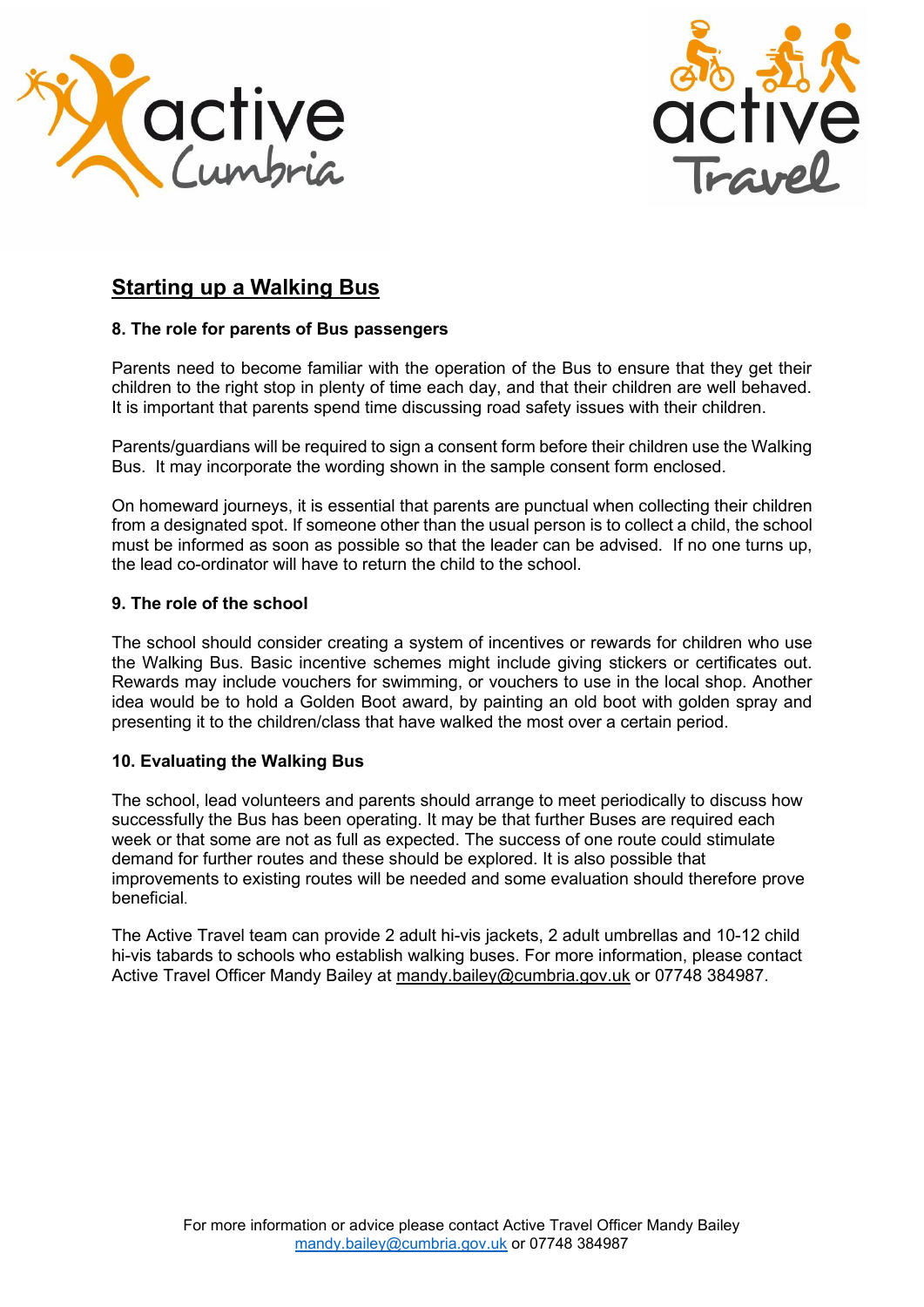



# **Walking Bus Guidelines**

- **1. Everybody on the Walking Bus wears a high visibility tabard**
	- **2. Leaders have contact list for all passengers**
	- **3. Leaders count people on and off the Bus**
	- **4. Children are responsible for their own possessions**
	- **5. Children must obey the leaders at all times**
	- **6. The Bus will run regardless of the weather**
	- **7. The Bus will depart at ………………**
	- **8. The Bus will wait no longer than five minutes maximum at each stop**
	- **9. Children and parents carry the responsibility to arrive at their Bus stops on time**
	- **10. Children and leaders must always act in a responsible and courteous manner to the public and those on the Walking Bus**
	- **11. Frequent lateness and bad behaviour can result in expulsion from the Walking Bus**
	- **12. The leader must be notified of any change or cancellation at least 15 minutes before the Bus**
	- **13. In an emergency dial 999. Then contact the school on……………………**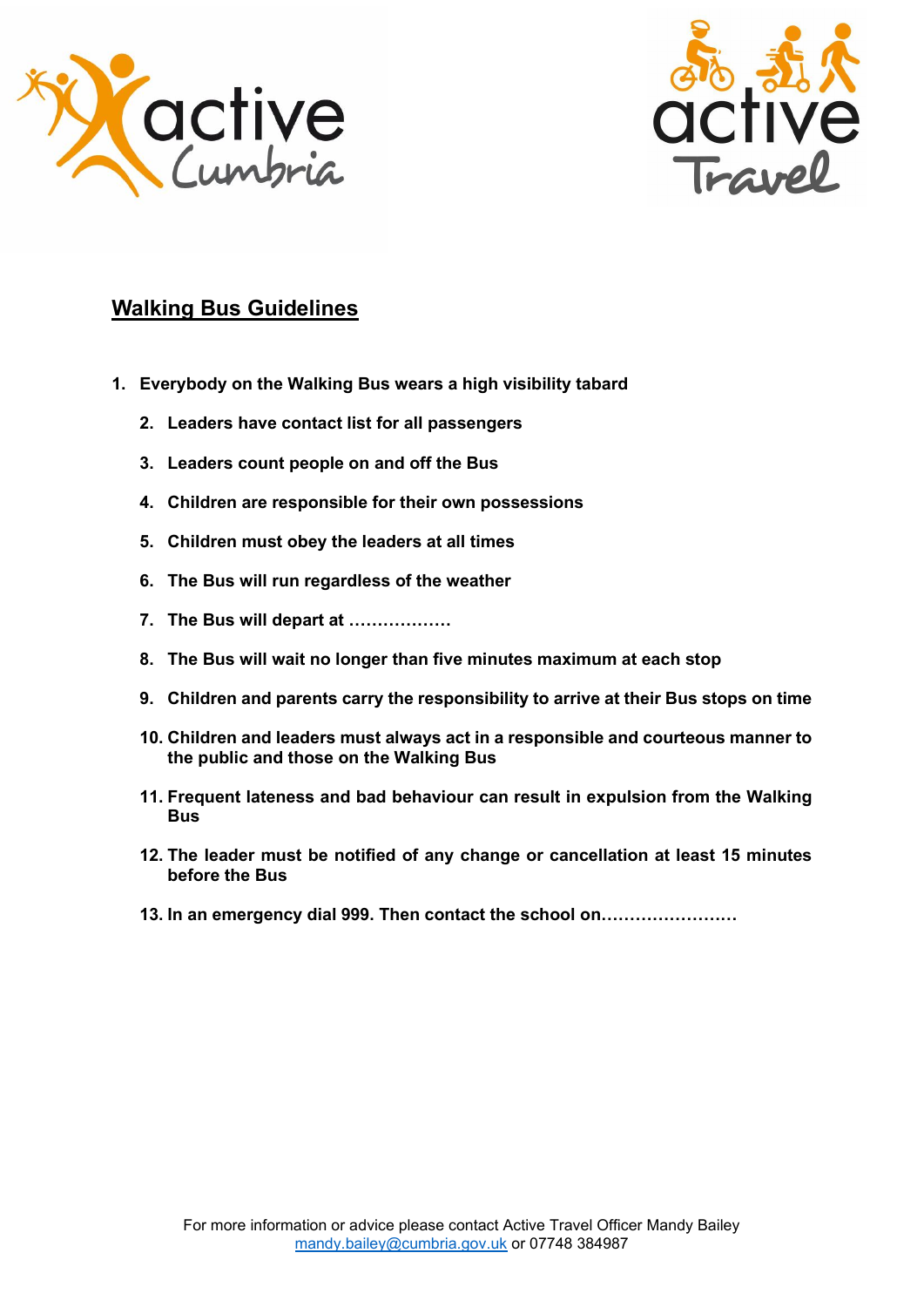



# **EXAMPLE PARENTAL INTEREST FORM**

Dear Parents/Guardians,

In an effort to ease parking problems and congestion around the school, while also improving pupils' fitness and safety, we are considering setting up a 'Walking Bus'.

Children will walk to school as a group in 'crocodile' fashion, using an agreed route under the supervision of at least two responsible adults– a 'driver' and a 'conductor'. There will be set places along the way where children can join the bus. It will operate every school day bringing children into school and escorting them homewards.

Routes will be established along those roads most used by our pupils, depending upon the level of interest shown by parents and their willingness to volunteer as drivers and conductors.

If you would be interested in placing your child on a Walking Bus and/or being a Walking Bus leader, please complete the following form and return to the school by …………………………

| <b>Walking Bus Interest Form</b><br>Please print clearly and circle the appropriate answer         |                                |  |
|----------------------------------------------------------------------------------------------------|--------------------------------|--|
|                                                                                                    |                                |  |
|                                                                                                    |                                |  |
|                                                                                                    |                                |  |
|                                                                                                    |                                |  |
|                                                                                                    |                                |  |
|                                                                                                    |                                |  |
| How does your child usually travel to school?                                                      | Walk / cycle / car/ bus        |  |
| If they walk, which roads do they travel along?                                                    |                                |  |
| Do you accompany them?                                                                             | Yes / no                       |  |
| Would your child use the Walking Bus if a route was set up?                                        | Yes / no / maybe               |  |
| Would you be willing to act as a driver / conductor?<br>Do you wish to know more about the scheme? | Yes / no / maybe<br>Yes $/$ no |  |
| Would you be able to attend a meeting at the school on                                             | Yes / no                       |  |
| For more information or advice please contact Active Travel Officer Mandy Railey                   |                                |  |

For more information or advice please contact Active Travel Officer Mandy Bailey [mandy.bailey@cumbria.gov.uk](mailto:mandy.bailey@cumbria.gov.uk) or 07748 384987